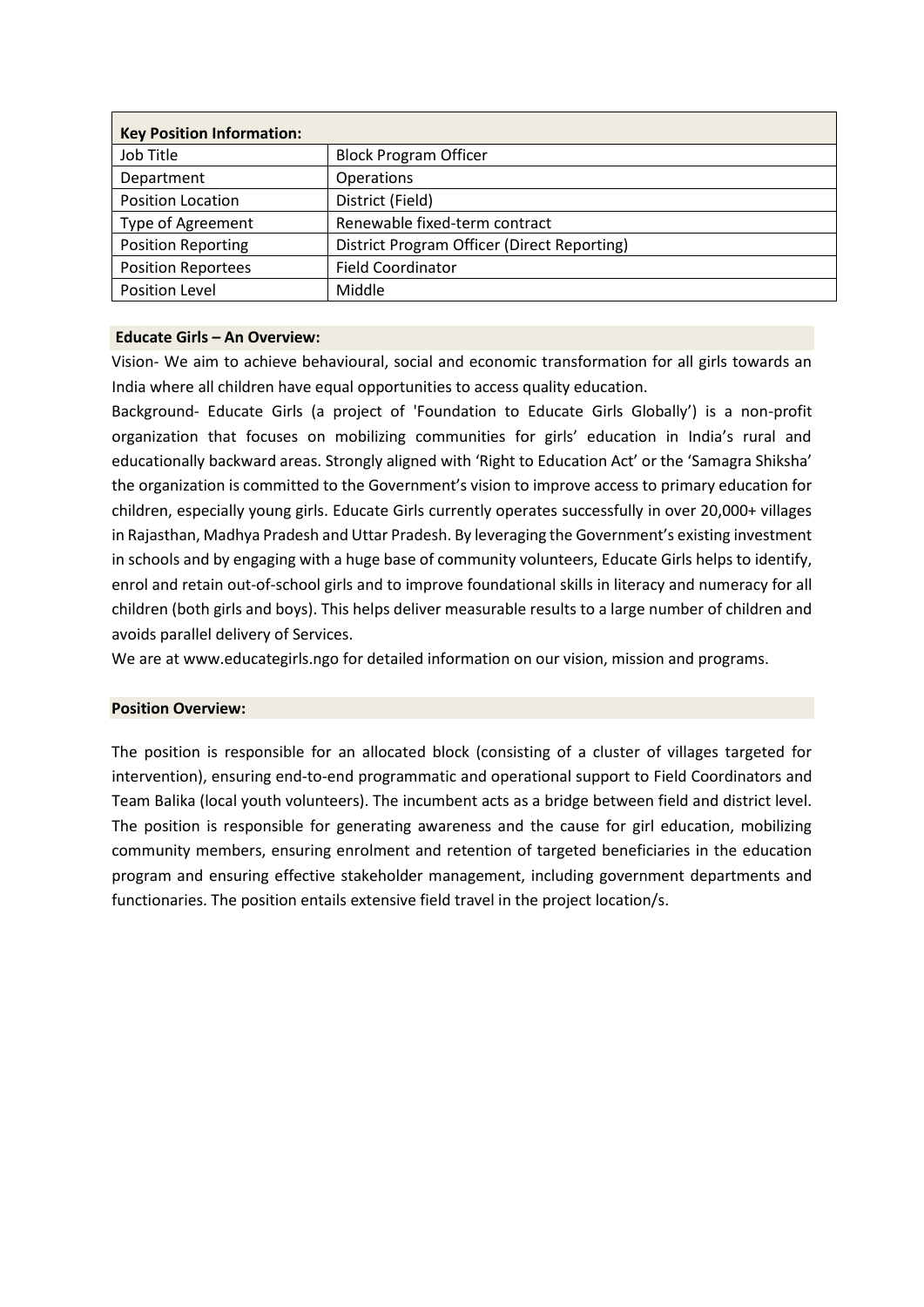

### **Position Key Responsibilities:**

Enrollment & Retention-

- Mainstream out of school girls age 6-14, including drop outs and never enrolled girls through community-based enrolment plans
- Identification of Out of School Girls in every village; conduct survey and consult the Child Tracking Survey by the government
- Conduct home visits, door to door survey to gather information on out of school girls, school facilities, teacher motivation, accessibility of school, community issues
- Organize *Gram Shiksha Sabha*, *Ma Beti Sammelan* and *Mohalla* Meeting- ensuring participation by parents and girl child ; promoting school enrolment process
- Community based micro planning of enrolment activities and for driving enrolment. Conduct monthly meetings with Government to drive enrolment.
- Collect& Maintain details of dropped out or irregularly attending children
- Assessment of girl enrolment at primary and upper primary level
- Formation /orientation/ meetings of School Management Committee (SMCs).
- Preparation & follow-up of School Improvement Programs (SIPs).
- Identify the hotspots with low retention rates & intensify community mobilisation efforts

Learning & Training-

- Conducting baseline assessment and endline assessments
- Deliver the full GKP curriculum and plan for each session. Conduct rapid assessments and course correct when feedback received.
- TB Handholding for TB GKP schools
- Build awareness, buy-in and support of parents and teachers
- Attending and coordinating all training workshops such as Community mobilization training, Enrolment Training, SMC Training, Bal Sabha/Life Skills training, GKP training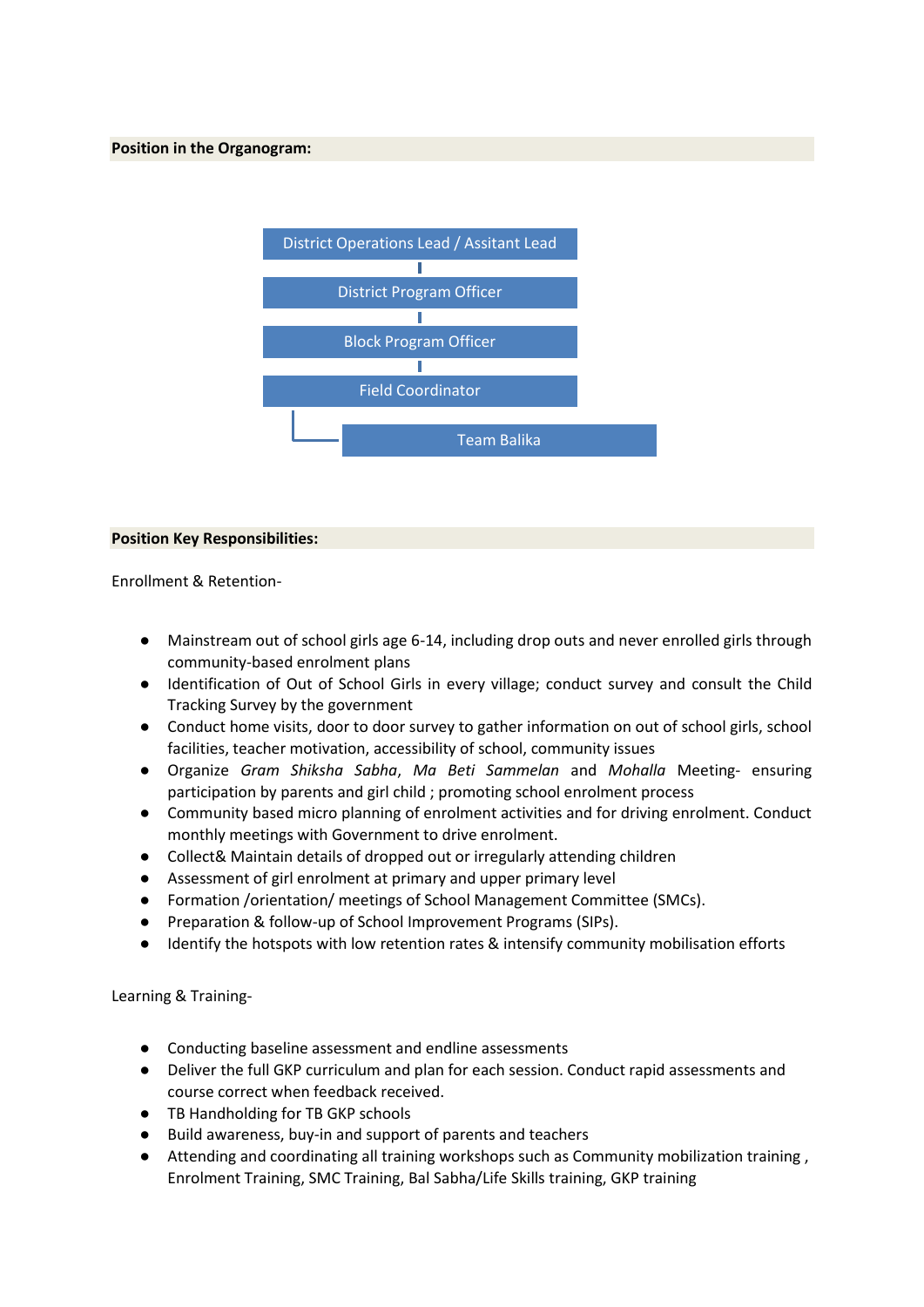- Ensuring all Field Coordinators and Team Balika from the Block undergo regular training
- Take lead and Facilitate formation of Bal Sabha**;** deliver the life skills program.
- Stakeholder Management & Liaison-
- Active engagement with local functionaries at village & block level
- Interaction and progress brief to Govt. Officials on Monthly,Quarterly,Half Yearly & Annual basis
- Formulate andconduct SMC meetings and School improvement plans and approval of plans
- To be in regular contact with SMC members, Head Master and Village *Sarpanch*
- Team Balika recruiting, engagement, handholding and monitoring
- Orientation on Volunteer Engagement
- Donor engagement and visits

Reporting, Documentation& Administration –

- Ensuring documentation of all activities on regular basis
- Update regular reports (on a daily basis)
- Fortnightly and monthly meetings with Field Coordinators and District Program Manager
- Report through tell calling/ PMS/ Spine
- Master Data Finalization
- Budget utilization; variance tracking
- Risk mitigation & conflict management

## **Desired Incumbent Profile:**

**Personality:** Tech-Savvy, Self-driven, result-oriented with a positive outlook. Must have clear focus on high quality output. Empathic communicator, ability to see things from the other person's point of view. Sufficiently mobile and flexible for frequent travel. Ability to get along with variety of individuals and a team-player.

**Work Life Balance:** Must be mature and domestically secure. Able to work extended hours on occasions when required.

**Technology skills:** Must be adept in use of MS Office, particularly Excel and Word, and ideally Access or similar database to basic level, Internet and email. Open for learning and adapting to new technologies being introduced in the organization.

# **Specific Job Skills & Values:**

- Sound contextual knowledge of local issues, organizational relationships, social and cultural constraints and realities, and environmental conditions, Right to Education, Child Psychology, and Community Motivation
- Ability to multitask and perform under stress situation
- Ability to treat people equally irrespective of gender
- Integrity towards the work and ability to "know & do" what is right
- Striving to lead by performance excellence
- Working effectively and inclusively with a range of people both within and outside of the organization
- Empathy